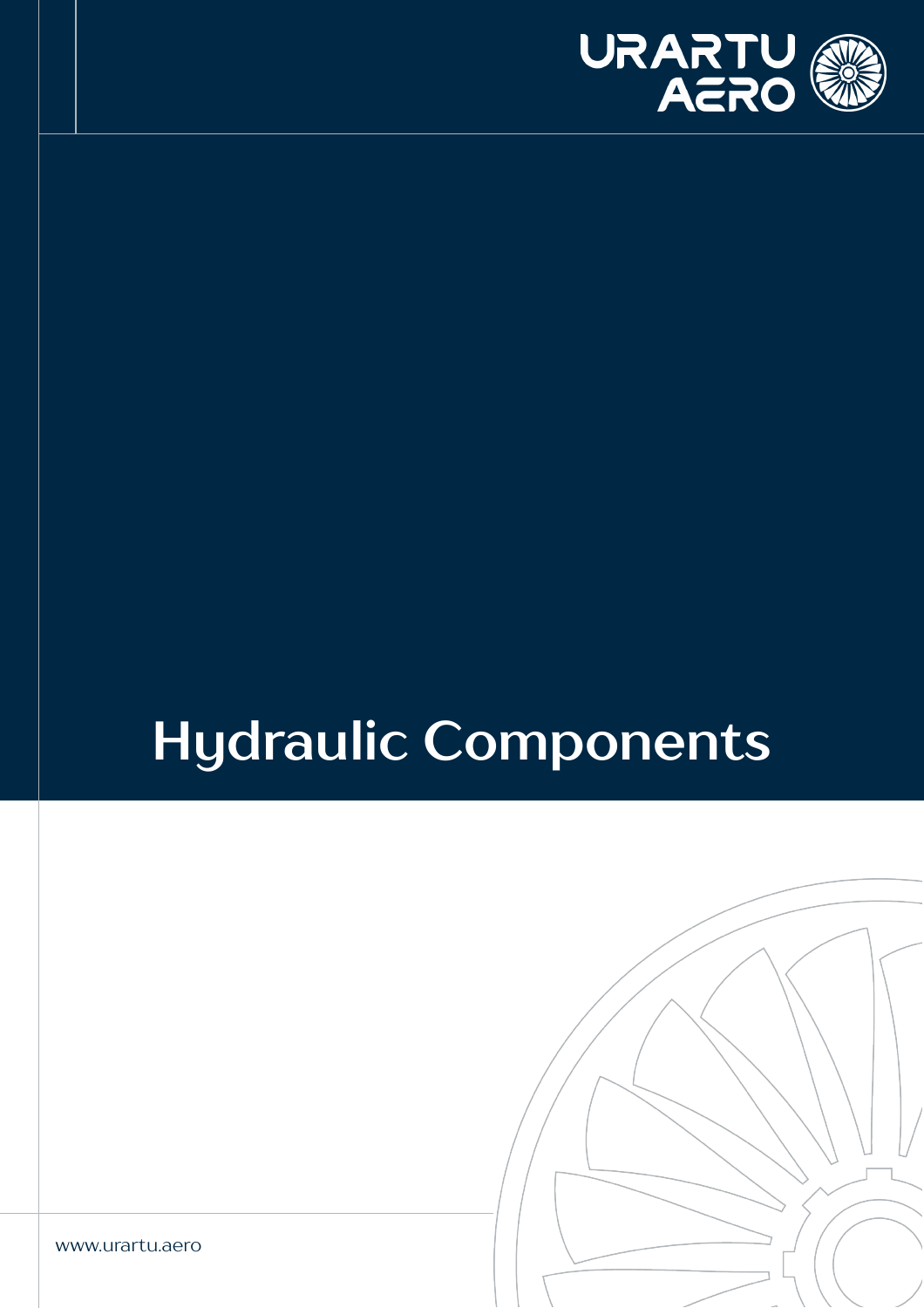### Contents



**2**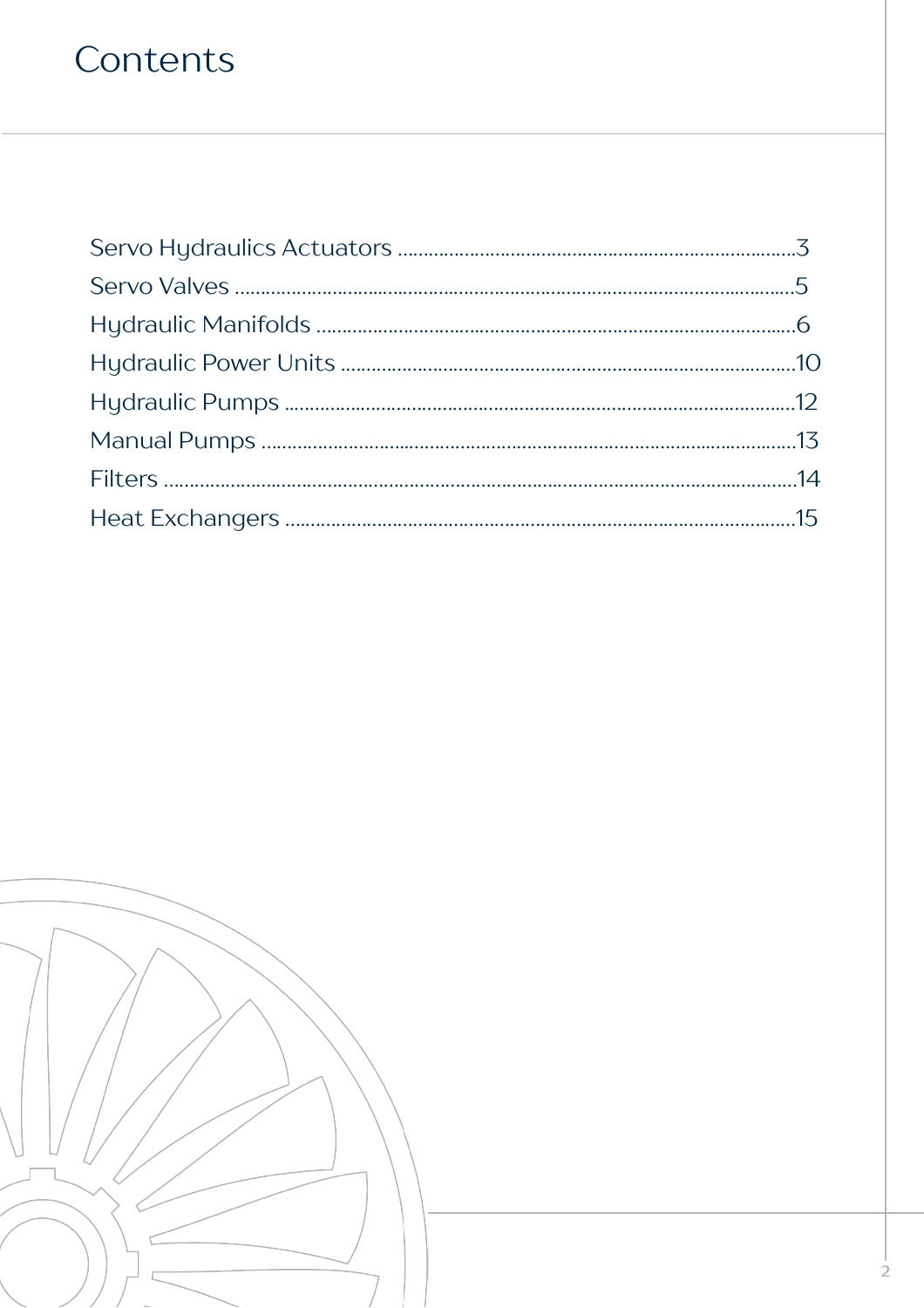### Servo Hydraulics Actuators

Servo hydraulics actuators are solutions based on linear hydraulic actuators for reproducing the static and dynamic loading modes in testing of units and assemblies of various industries. Servo valve with feedback enables precision control of rod force and displacement.

|                                        | <b>Actuators for static</b><br>testing | <b>Actuators for dynamic</b><br>testing            | <b>Actuators for</b><br>vibration testing |
|----------------------------------------|----------------------------------------|----------------------------------------------------|-------------------------------------------|
| Parameter                              |                                        |                                                    |                                           |
| Rated pressure, bar                    | 315                                    | 315                                                | 315                                       |
| Service fluid                          | Mineral oil                            | Mineral oil                                        | Mineral oil                               |
| Service fluid temperature °C           | $-20+70$                               | $-20+70$                                           | $-20+70$                                  |
| Ambient temperature, °C                | $+15+40$                               | $+15+40$                                           | $+15+40$                                  |
| Service fluid viscosity, cSt           | from 10 to 360                         | from 10 to 360                                     | from 10 to 90                             |
| Frequency, Hz                          | Up to 3 Hz                             | Up to 40 Hz                                        | Up to 600 Hz                              |
| Maximum acceleration, m/s <sup>2</sup> |                                        | Up to $5$                                          | Up to $5$                                 |
| Valve                                  | Hydraulic servo valve                  | Hydraulic servo valve                              | Multicircuit<br>hydraulic servo valve     |
| Design                                 | Single-rod<br>Double-rod               | Double-rod with<br>polymer/hydrostatic<br>bearings | Double-rod with<br>hydrostatic bearings   |

| Optionally:     |                                     |  |
|-----------------|-------------------------------------|--|
| <b>Brackets</b> | Hinged brackets on cylinder and rod |  |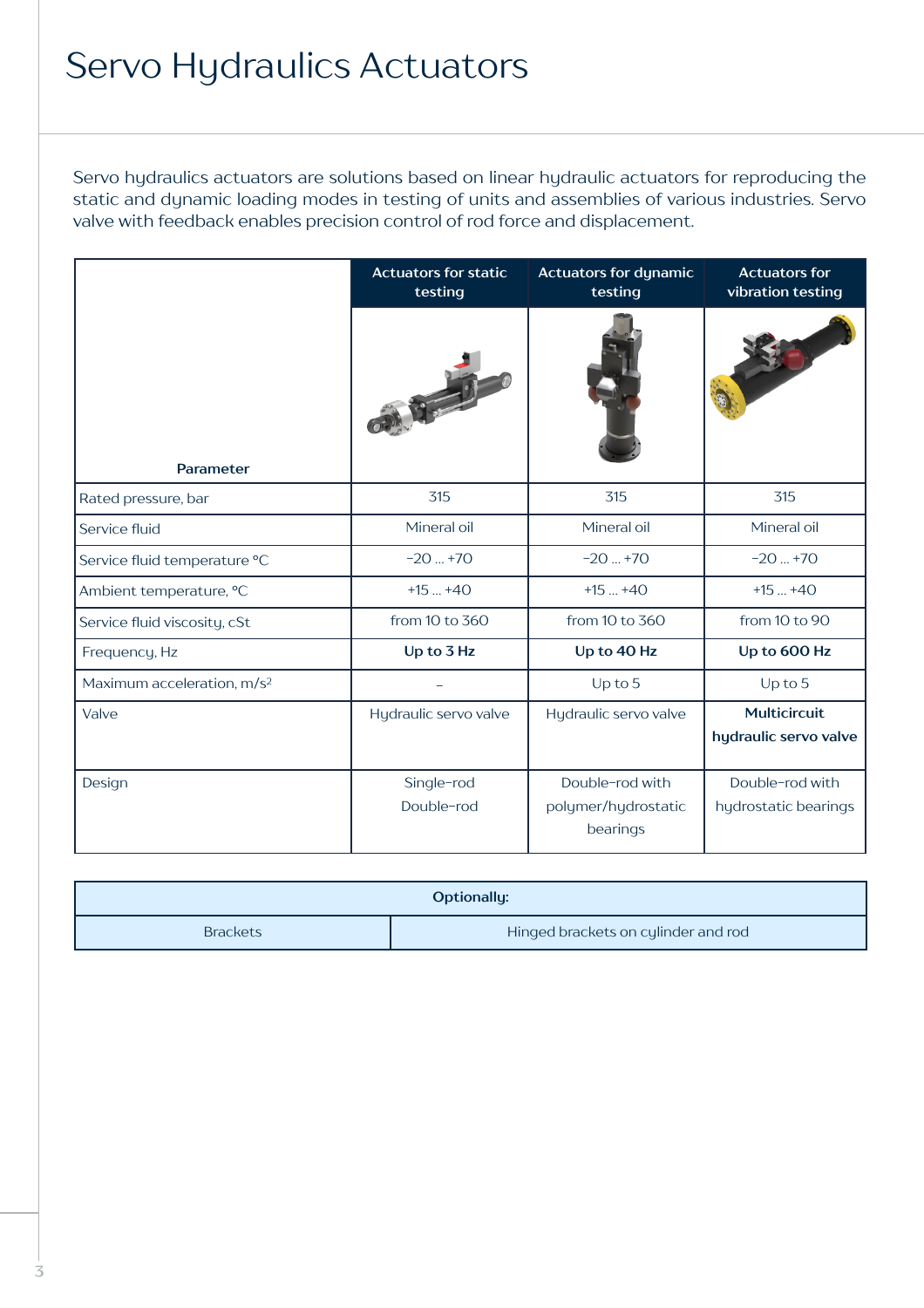- Double-side rod design improves performance with the matching compression and extension force as a result of the same chamber areas
- Dampers on both actuator ends eliminate the possibility of the oil box hitting against a highspeed piston
- With built-in feedback systems, servo actuators for static testing may be used in loading systems with precision control of force and positioning
- The design of actuators for dynamic testing features high-speed components allowing the hydraulic drive rod displacement at a speed of 5 m/s
- With built-in feedback systems, actuator may be used in dynamic loading systems requiring high positioning precision at high rod loads
- Polymer seals



#### **Actuators for vibration testing**

**Multicircuit hydraulic servo valve enables precision control of the actuator rod speed with eliminating the selfoscillation effect occurring at high acceleration**

| actuator with a marticle care rigardance ser                                                                                                                                                                                   |  |  |  |  |  |
|--------------------------------------------------------------------------------------------------------------------------------------------------------------------------------------------------------------------------------|--|--|--|--|--|
| the contract of the contract of the contract of the contract of the contract of the contract of the contract of the contract of the contract of the contract of the contract of the contract of the contract of the contract o |  |  |  |  |  |

• - actuator with a standard servo valve

| <b>Pressure</b>                  | A compact pressure transducer for enabling the pressure feedback<br>for control.<br>May be used as an additional circuit for eliminating emergencies<br>during testing. |
|----------------------------------|-------------------------------------------------------------------------------------------------------------------------------------------------------------------------|
| <b>Force</b>                     | Strain gauge sensor for force feedback for closed circuit control.                                                                                                      |
| <b>Displacement</b>              | Linear displacement transducer ensures displacement feedback for<br>the controller. It responds for the actuator rod positioning precision.                             |
| <b>Vibration</b><br>acceleration | Low-noise accelerometers are used as a loading feedback of object<br>vibration acceleration testing.                                                                    |

#### **The feedback is provided for:**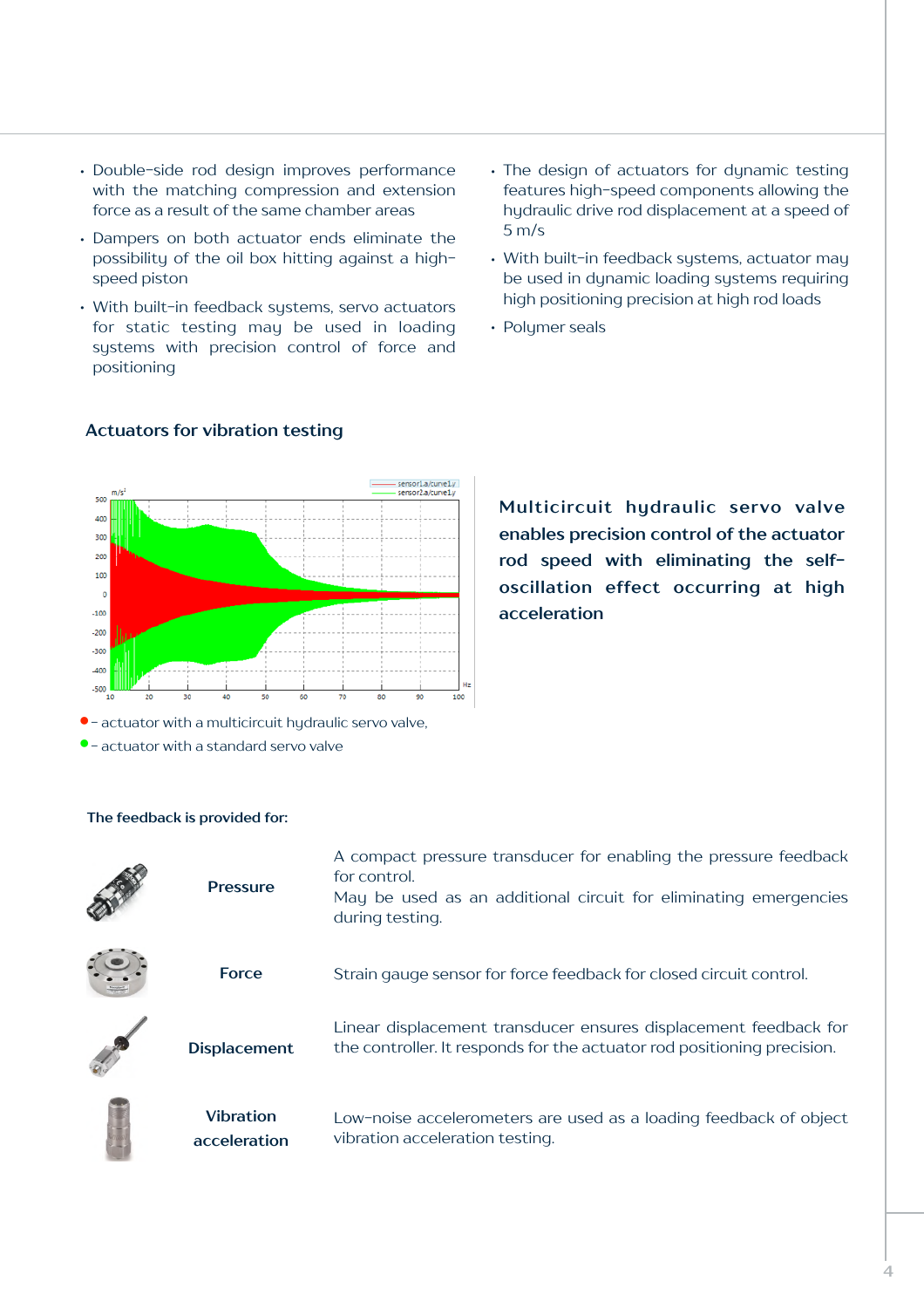### Servo Valves

- **• Multi-spool and proportional servo valves**
- **• Control of position, speed and pressure**

| Code            | <b>Description</b>                              | Pressure,<br>bar         | Flow rate,<br>1/min | <b>Service fluid</b>         |
|-----------------|-------------------------------------------------|--------------------------|---------------------|------------------------------|
| <b>E40</b>      | Proportional servo valve 4/3                    | 350                      | $5 - 40$            | $-20+70$ ; 10 $-360$ cSt     |
| E40V            | Proportional servo valve 4/3                    | 350                      | $5 - 40$            | $-20+150$ ; 10 $-360$ cSt    |
| E100            | Proportional servo valve 4/3                    | 350                      | $5 - 40$            | $-20+70$ ; 10 $-360$ cSt     |
| T <sub>25</sub> | Pilot servo valve 4/3                           | 315 (350<br>bar s.i.)    | $5 - 40$            | $-20+90; 20-360 \text{ cSt}$ |
| <b>T100</b>     | Pilot servo valve 4/3                           | 315 (350<br>bar s.i.)    | $5 - 40$            | $-20+90; 20-380$ cSt         |
| T120            | Pilot servo valve 4/3                           | 315                      | $5 - 40$            | $-20+90; 20-380 \text{ cSt}$ |
| <b>T300</b>     | Pilot servo valve 4/3                           | 315 (350<br>bar s.i.)    | $5 - 40$            | $-20+90; 20-380$ cSt         |
| ET <sub>6</sub> | Reducing servo valve                            | $40 - 350$<br>(420 s.i.) | $5 - 40$            | $-20+90; 20-380 \text{ cSt}$ |
| <b>ET11</b>     | Reducing servo valve                            | $40 - 350$<br>(420 s.i.) | $5 - 40$            | $-20+90; 20-380 \text{ cSt}$ |
| TF6Ex           | Plate valve $3/2$ 4/2<br>Explosion-proof design | 350                      | $5 - 40$            |                              |

**CONTRACTOR** 

| Шифр     | Описание                                                     | Входной сигнал                   | Напряжение<br>питания |
|----------|--------------------------------------------------------------|----------------------------------|-----------------------|
| $AE-1$   | Control unit for T25, T100, ET6, ET11,<br>E40V               | ±10VDC, 010VDC,<br>420mA, +/10mA | 24 DC                 |
| $AE-2$   | Control unit for T120, T300, E40T                            | ±10VDC, 010VDC,<br>420mA, +/10mA | 24 DC                 |
| $AE-1D$  | Control unit for T25, T100, ET6, ET11,<br>E40V USB interface | $±10VDC, 420mA, +/-$<br>10mA     | 24 DC                 |
| $AE-2D$  | Control unit for T120, T300, E40T USB<br>interface           | $±10VDC, 420mA, +/-$<br>10mA     | 24 DC                 |
| $AE$ -PQ | Regulator for E40, E100                                      | Pressure sensor                  | 24 DC                 |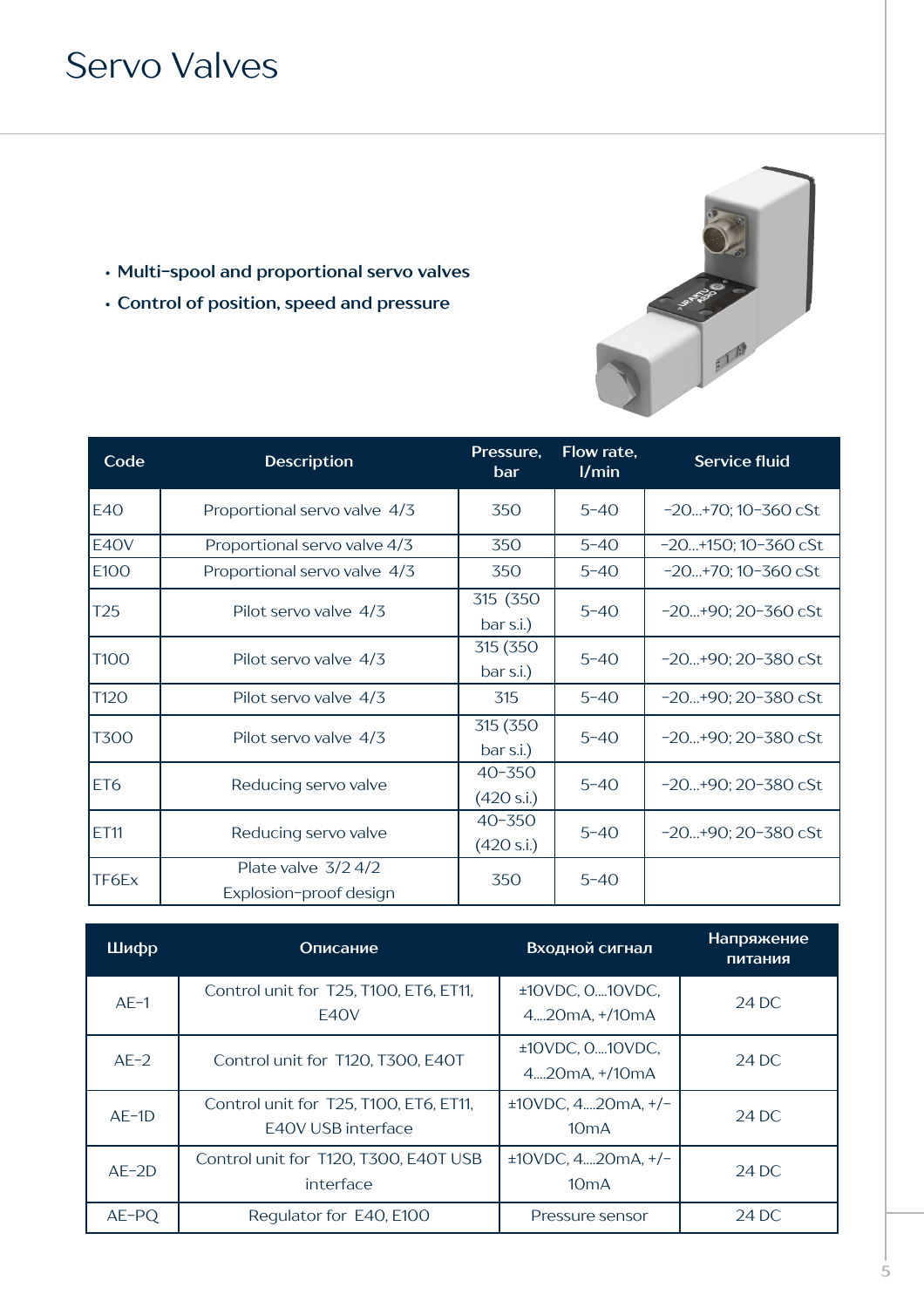### Hydraulic Service Manifold



Hydraulic Service Manifold (HSM) is installed in the pump station delivery and discharge line upstream the consumer for the service fluid treatment purpose. Service fuel treatment comprises filtration, pressure surge control and hydraulic impact relief.

The HSM control system is standalone. The HSM is controlled via Ethernet or locally in the manual mode. The control system will automatically turn off the HSM and interrupt the service fluid delivery in case of failure in the consumer hydraulic lines or pump station. The real-time monitoring functions allow determining the routine maintenance requirement and ensure annunciation in case of accident.

- **• Smooth pressure increase and decrease**
- **• Service fluid filtration**
- **• Surge and hydraulic impact relief**
- **• Hydraulic line disconnection in case of breakage**
- **• Pilot pressure control circuit**

| Parameter                                        | Value                          |
|--------------------------------------------------|--------------------------------|
| Working fluid                                    | Any mineral and synthetic oils |
| Working fluid viscosity, cSt                     | 6250                           |
| Number of channels                               | 1/2                            |
| Pressure, bar                                    | 315                            |
| Flow rate per channel at $\Delta P=6$ bar, I/min | 150                            |
| <b>Battery</b>                                   | <b>Yes</b>                     |
| Filtration fineness in delivery line, um         | 10                             |
| Filtration fineness in pilot line, um            | 3                              |
| Power supply, V                                  | 220 AC                         |
| Working fluid temperature °C                     | $-30+80$                       |
| Ambient temperature, °C                          | $-10+40$                       |

| <b>Optionally:</b>           |                       |  |
|------------------------------|-----------------------|--|
|                              | $\vert$ Standart - 10 |  |
| Delivery line filtration, um | $F3 - 3$              |  |
|                              | $F5 - 5$              |  |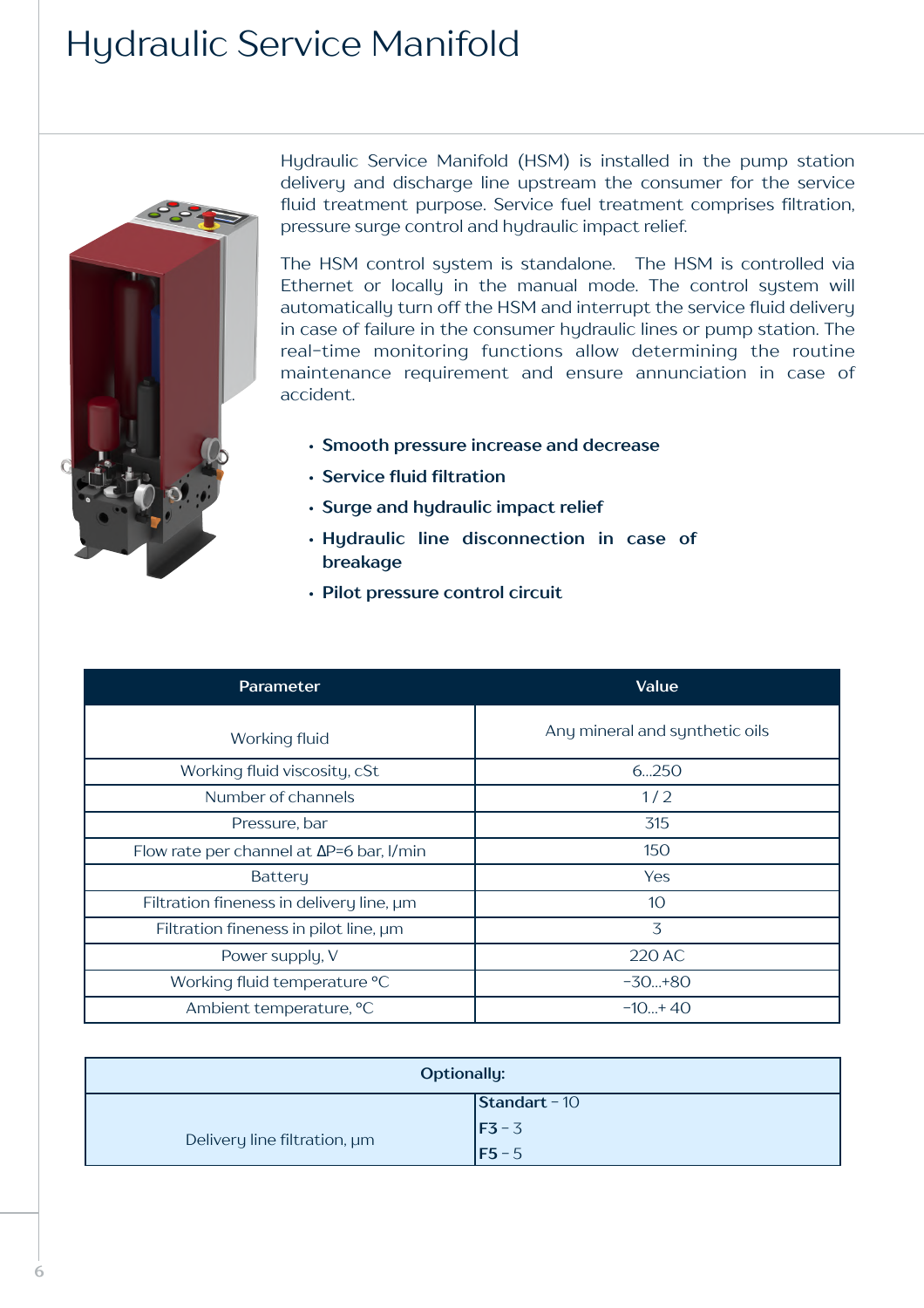### Hydraulic Distribution Manifold

Hydraulic Distribution Manifold (HDM) is used in hydraulic systems with distributed structure. The HDM manifold is intended for distributing service fluid supplied from the power unit or hydraulic service manifold between consumers. The manifold design allows engaging the required number of channels. The capability of disconnecting particular channels allows consumer service without the need to shutdown the power unit.

Pilot and pressure lines are fitted with ball valves for consumer disconnection during idle time or maintenance. All the discharge and drainage lines are fitted with non-return valves. Channels are provided with fittings for BSP thread high-pressure hose connection.

- **• Local connection /disconnection of channels**
- **• Installation simplicity**
- **• Structural reliability**
- **• Service maintenance comfort**
- **• Low hydraulic losses at maximum service fluid flow rate**



| Parameter                            | Value                                        |
|--------------------------------------|----------------------------------------------|
| Service fluid                        | Any types of mineral and synthetic oils/fuel |
| Service fluid viscosity, cSt         | 1,250                                        |
| Rated diameter of pressure line, mm  | 1540                                         |
| Rated diameter of discharge line, mm | 19.50                                        |
| Number of channels (ports)           | 26                                           |
| Operating pressure, bar              | 350                                          |
| Working fluid temperature, °C        | $-30 - 120$                                  |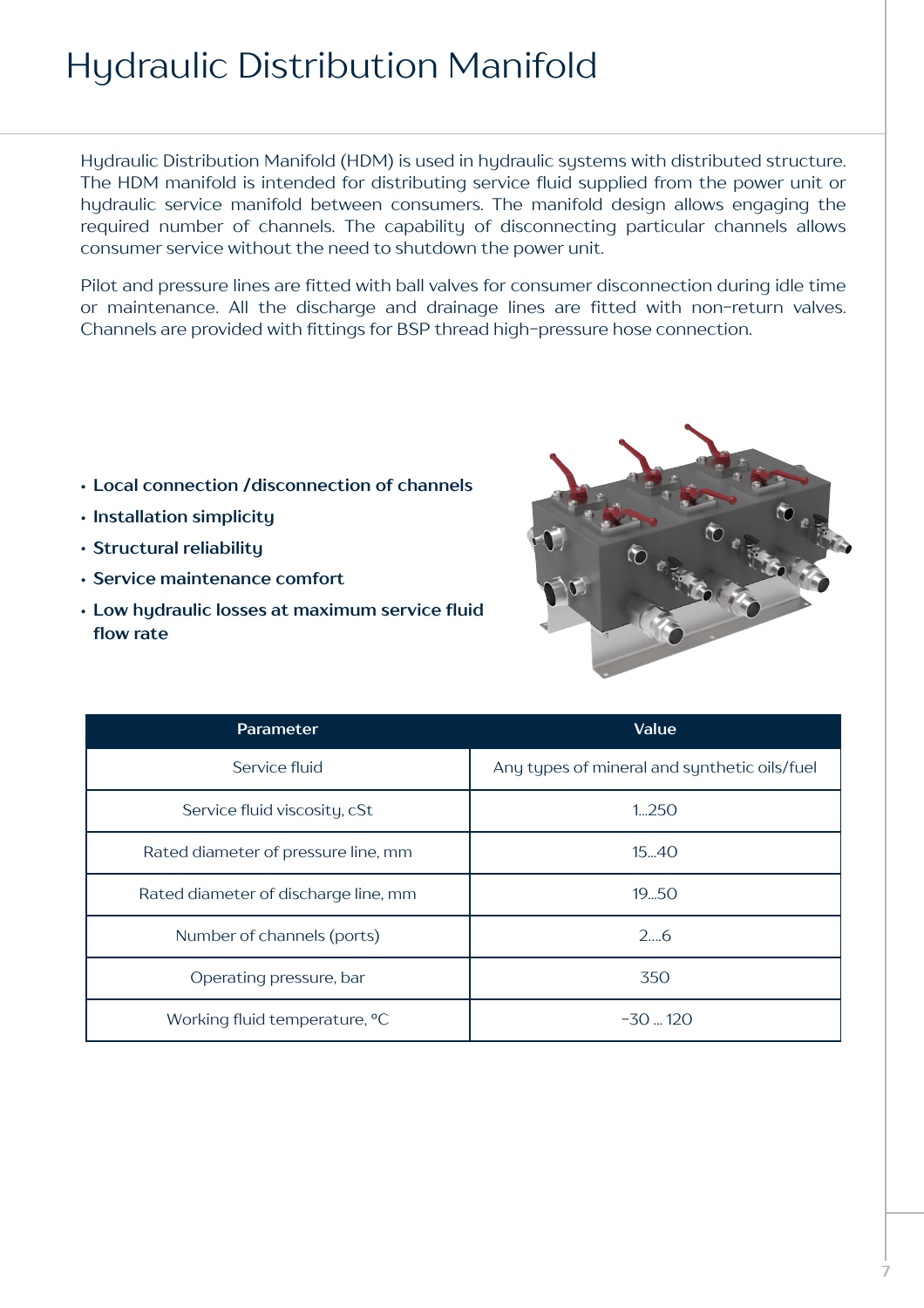### Hydraulic Control Manifold

Hydraulic Control Manifold is installed in hydraulic loading systems and ensures the necessary control of loading parameters over a long time period using the direct-acting servo control valves. This approach allows regulating pressure and service fluid delivery to hydraulic actuator in proportion to the control signal. The manifold structure allows ensuring the decreased hysteresis and a high stability.

If pressure feedback is needed to be implemented, pressure sensors with standardized output signal 4…20 mA are installed in the HSM.

Servo control valves are controlled by the external control signal ±10 V.



- **• Installation simplicity**
- **• Structural reliability**
- **• Service maintenance comfort**
- **• Accurate pressure or flow rate adjustment**

| Parameter                                                  | Value                     |
|------------------------------------------------------------|---------------------------|
| Working fluid                                              | Mineral and synthetic oil |
| Working fluid viscosity, cSt                               | 680                       |
| Operating pressure, bar                                    | 350                       |
| Number of channels                                         | $\overline{4}$            |
| Distributor type                                           | 4/3                       |
| Flow rate per channel at $(\Delta P=70 \text{ bar})$ l/min | Up to $40$                |
| Control signal, V                                          | ±10                       |
| Feedback sensor signal, mA                                 | 420                       |
| Service fluid temperature                                  | $-2080 °C$                |

|                                         | <b>Optionally:</b> |
|-----------------------------------------|--------------------|
| Installation of pressure sensors with a | Yes/No             |
| standardized output signal 420          |                    |
| Number of channels                      | 1/2/3/4            |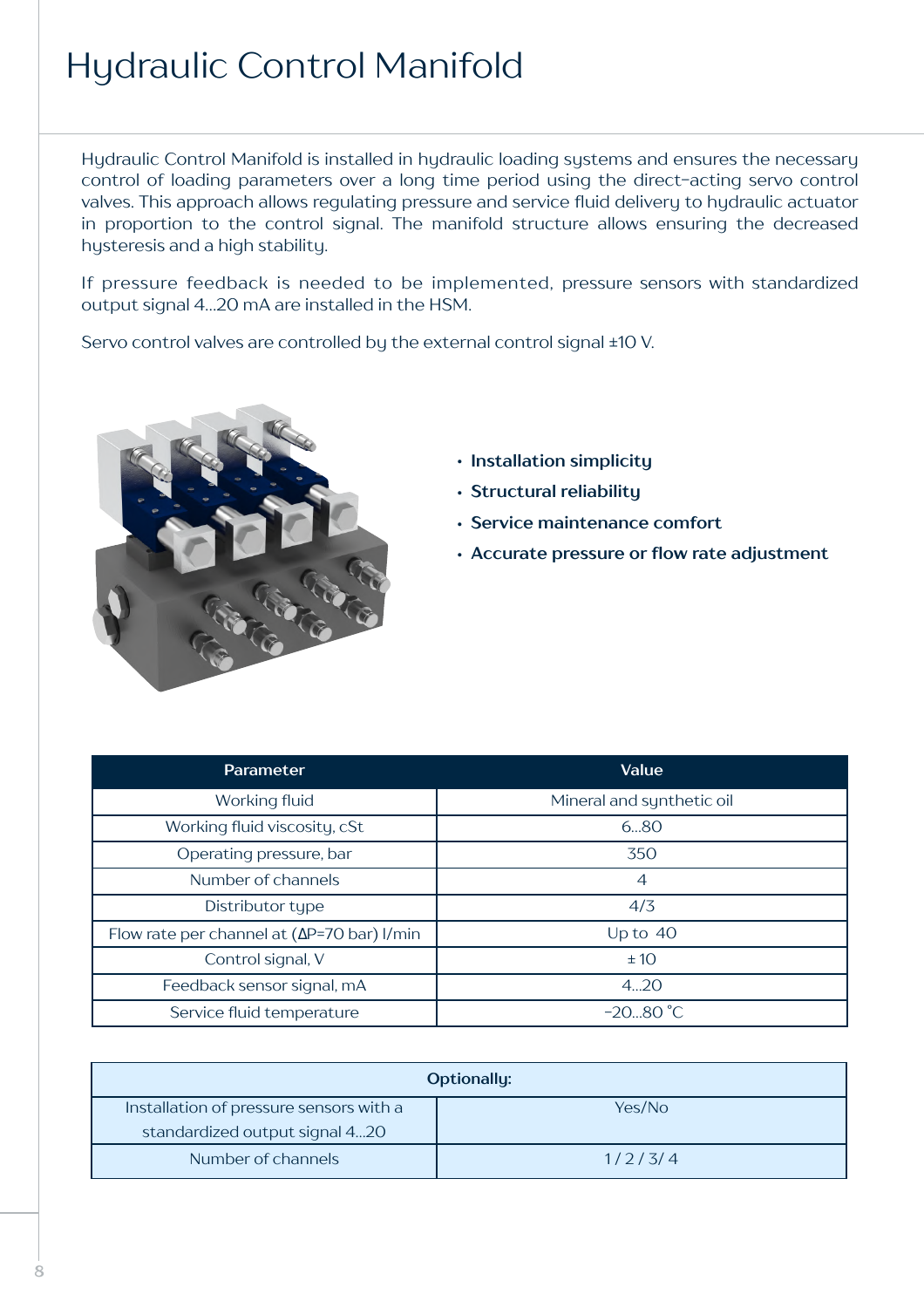### Servo Valve Manifold

Servo Valve Manifold is used in hydraulic loading system and is directly installed on the **cylinder**. Its design provides for a surge damping valve as well as an opportunity of connecting pressure transducers. Service fluid flow to the actuating device is directly proportional to the control signal.

Servo Valve Manifold allows high-frequency loading.

- **• Not depending on the pressure drop**
- **• Minimal hysteresis**
- **• High stability**



| <b>Parameter</b>                                           | Value                     |
|------------------------------------------------------------|---------------------------|
| Service fluid                                              | Mineral and synthetic oil |
| Service fluid viscosity cSt                                | 680                       |
| Operating pressure                                         | 315                       |
| Flow rate per channel at $(\Delta P=70 \text{ bar})$ l/min | Up to $63$                |
| Control signal, V                                          | ±10                       |
| Service fluid temperature                                  | $-30200$ °C               |

| <b>Optionally:</b>      |               |
|-------------------------|---------------|
| Service fluid flow rate | 4/10/19/38/63 |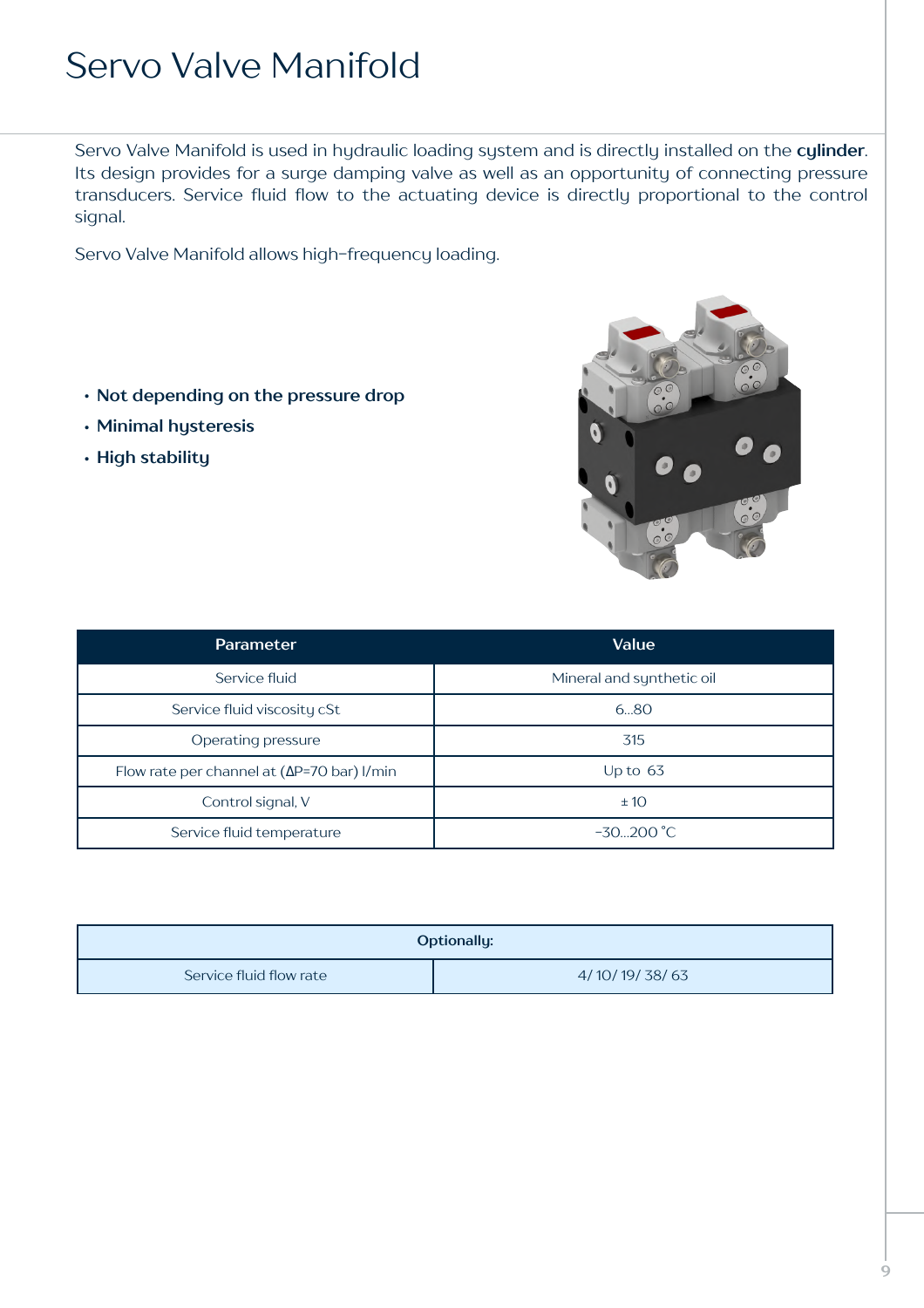## Hydraulic Power Unit

Hydraulic Power Unit is a device with self-diagnostic features and is intended for the service fluid delivery to hydraulic systems at a set flow rate and pressure.

Hydraulic power unit control, accident reporting and monitoring are in line with the industrial Ethernet standards.

- **• modular structure**
- **• low noise**
- **• independent cooling and filtering circuit**
- **• optional use of various pressure and flow rate regulators**
- **• smooth electric motor startup / frequency controlled drive**
- **• smooth pressure increase**
- **• real-time controller and control panel**
	- **• remote control and monitoring via Ethernet**
- **• hydraulic impact dampener**
- **• pressure snubber**

**• service fluid quality monitoring system**

Depending on the hydraulic power unit capacity, 2 arrangement types are available

#### **Up to 37 kW 45 kW … 1.6 MW**

Single Hydraulic Power Unit Hydraulic Power Unit. Each module is 45 - 315 kW. Integration up to 1.6 MW





| Parameter name                                              | Value                            |
|-------------------------------------------------------------|----------------------------------|
| Service fluid                                               | Mineral and synthetic oils, fuel |
| Service fluid viscosity, cSt                                | 5100                             |
| Operating pressure, bar                                     | Up to $350$                      |
| Maximum short-time pressure, bar                            | 420                              |
| High-pressure circuit, bar                                  | Up to 1040                       |
| Flow rate, I/min                                            | From 18.5 to 3150                |
| Rated filtration fineness, um                               | 10                               |
| Ambient temperature, °C                                     | $+15+40$                         |
| Maximum permissible oil heating in the tank, <sup>o</sup> C | 85                               |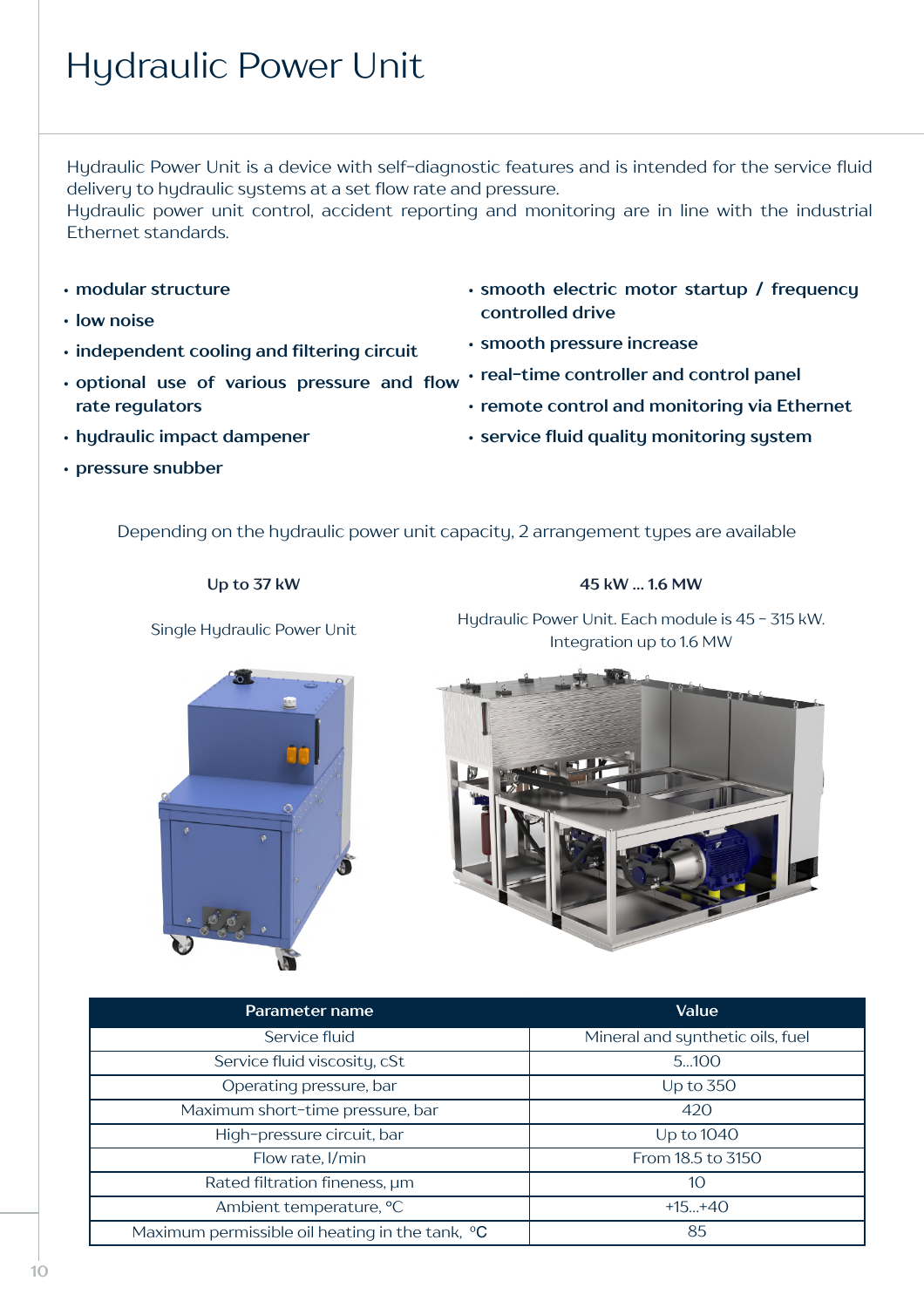#### The Automated Hydraulic Power Unit may be configured with various pressure and flow rate regulators:

| Pressure regulator                                 | pressure control at constant volume (proportional)                                                                                                                                                                                                                                                                                                    |  |
|----------------------------------------------------|-------------------------------------------------------------------------------------------------------------------------------------------------------------------------------------------------------------------------------------------------------------------------------------------------------------------------------------------------------|--|
| Proportional regulator of<br>pump operating volume | allows regulating the pump delivery (system flow rate) using the electric<br>control signal                                                                                                                                                                                                                                                           |  |
| Pressure compensator                               | regulates the pump displacement in line with the actual system demand<br>for constant pressure maintenance                                                                                                                                                                                                                                            |  |
| Power regulator                                    | combines functions of pressure regulation and limitation of input power<br>takeoff by the pump. This regulator allows high flow rate at a lower<br>pressure and low flow rate at a high pressure. The proportional pump<br>displacement and pressure regulator allows regulating the pump delivery<br>and pressure with the electrical control signal |  |

| <b>Optionally:</b>                      |                        |
|-----------------------------------------|------------------------|
| High pressure unit, bar                 | 420 / 500 / 700 / 1000 |
| Vibration monitoring system             | Yes/No                 |
| Passive noise damping                   | Yes/No                 |
| Service fluid degradation<br>monitoring | Yes/No                 |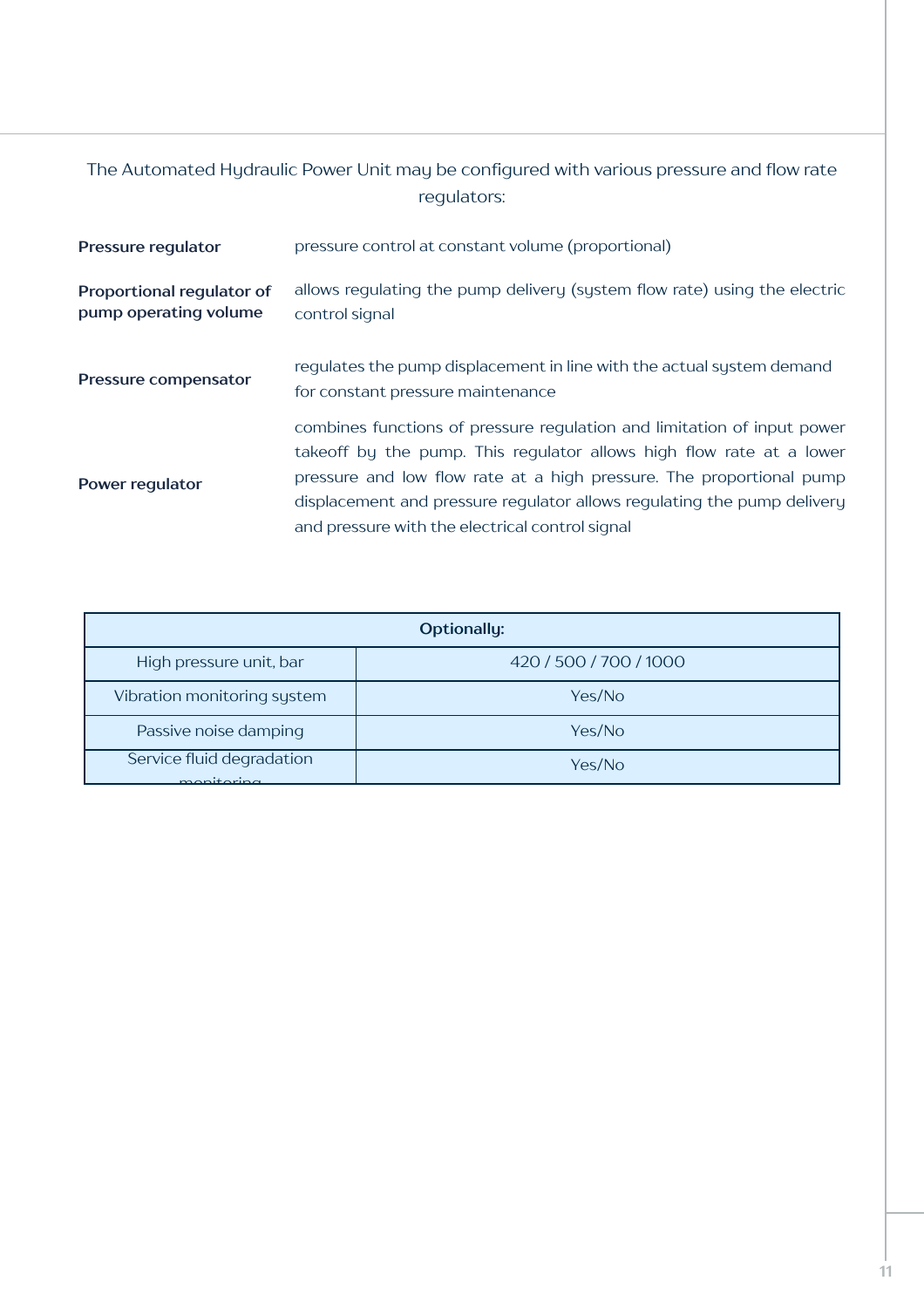### Hydraulic pumps

#### **Axial Piston Constant Delivery Pumps**



The pumps operate with fluid viscosities above 1.5 сSt. Bidirectional rotation ensures constant flow direction irrespective of the shaft rotation direction. The pumps are compatible with various service fluid types including those with low lubricating capacity. The pumps may supply **multiple independent flows** from one pump. Multiple flows are obtained with adding the capacities of separate pistons in different combinations (to one piston outlet).

| <b>Parameter</b>        | Value                                                             |
|-------------------------|-------------------------------------------------------------------|
| Operating pressure, bar | Up to 1040                                                        |
| Delivery, I/min         | From 0.6 to 204                                                   |
| Rotation speed, rpm     | Up to 3000                                                        |
| Service fluid type      | Mineral and synthetic oils, fuel, glycol, special aircraft fluids |
| Shaft.                  | SAE/ISO                                                           |
| Ports                   | SAE/ISO/BSPP                                                      |

#### **Screw Pumps**



Three-spindle self-priming screw pump is suitable for pumping most fluid types, including special-purpose ones, for example Skudrol-LD4.

- **• Low noise**
- **• Viscosity range from 4 to 2000 сSt**
- **• Compact design and lightweight**

| Parameter               | <b>Value</b>                                                      |
|-------------------------|-------------------------------------------------------------------|
| Operating pressure, bar | Up to $80$                                                        |
| Delivery, I/min         | From 8 to 1200                                                    |
| Service fluid type      | Mineral and synthetic oils, fuel, glycol, special aircraft fluids |
| Shaft                   | SAE/ISO                                                           |
| <b>Ports</b>            | SAE/ISO/BSPP                                                      |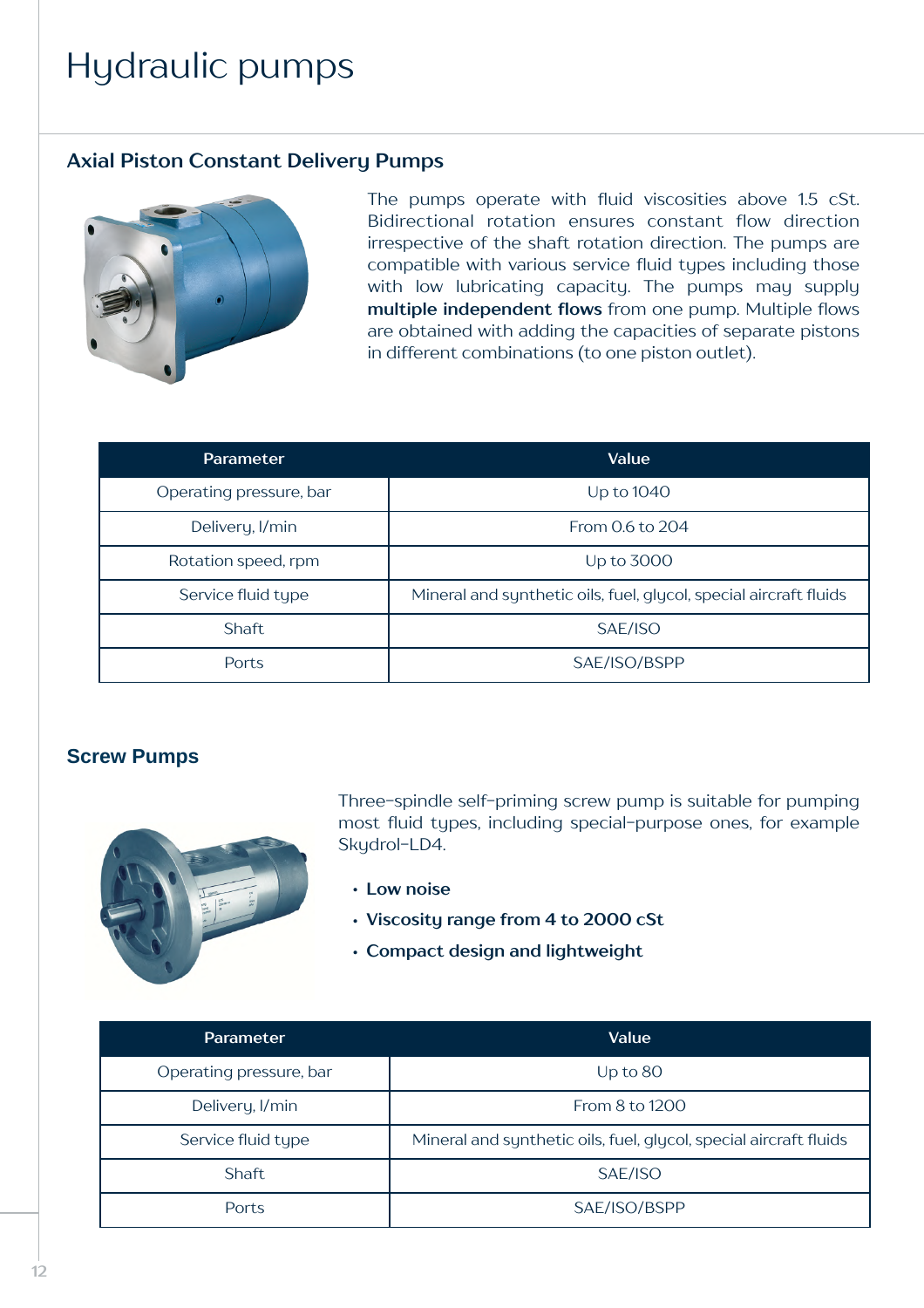### Manual pumps

Manual pumps are intended for building up the pressure in closed hydraulic systems. The pump multifunctionality is suitable for pressure testing of hydraulic systems and connections, calibration of pressure sensors and pressure gauges, setting of safety valves and other verifications requiring pressure build-up and maintenance without the service fluid flow. The HР1600 series working chamber volume switch allows speeding up the process of hydraulic system filling with the service fluid.

- **• Reaching the maximum pressure with minimum efforts**
- **• Pressure cutoff adjustment**
- **• Operating modes for adapting to necessary applications**
- **• Operating volume regulation**
- **• Safe pressure relief**

Manual pumps are produced in two modifications:

- HP400 manual pump built in the hydraulic sustem:
- HP1600 independent manual pump with the control system.

|                               | <b>HP400</b>                   | <b>HP1600</b>                  |
|-------------------------------|--------------------------------|--------------------------------|
| Parameter                     |                                |                                |
| Maximum pressure, bar         | 420                            | 1600                           |
| Volume regulator              | Mechanical 2 ranges            | Mechanical 2 ranges            |
| Service fluid                 | Any mineral and synthetic oils | Any mineral and synthetic oils |
| Service fluid viscosity, cSt  | 10250                          | 10250                          |
| Service fluid temperature, °C | $-30+30$                       | $-30+30$                       |
| <b>Drive</b>                  | Manual                         | Manual                         |
| Control system                |                                | 3 modes                        |

HP1600 is fitted with the service fluid tank, non-return valve, pressure sensor and control system. For transportation convenience, HР1600 may be installed on a mobile frame.

The HР1600 control system is fitted with mono display and standalone power supply (3хААА batteries)

Control system functions:

- pressure gauge and pressure sensor calibration mode the system annunciation of reaching the pressure value to the setpoint;
- safety valve setting mode recording of the maximum pressure value by the system before discharge by the safety valve;
- pressure testing mode recording of the pressure decrease time down to the permissible setpoint.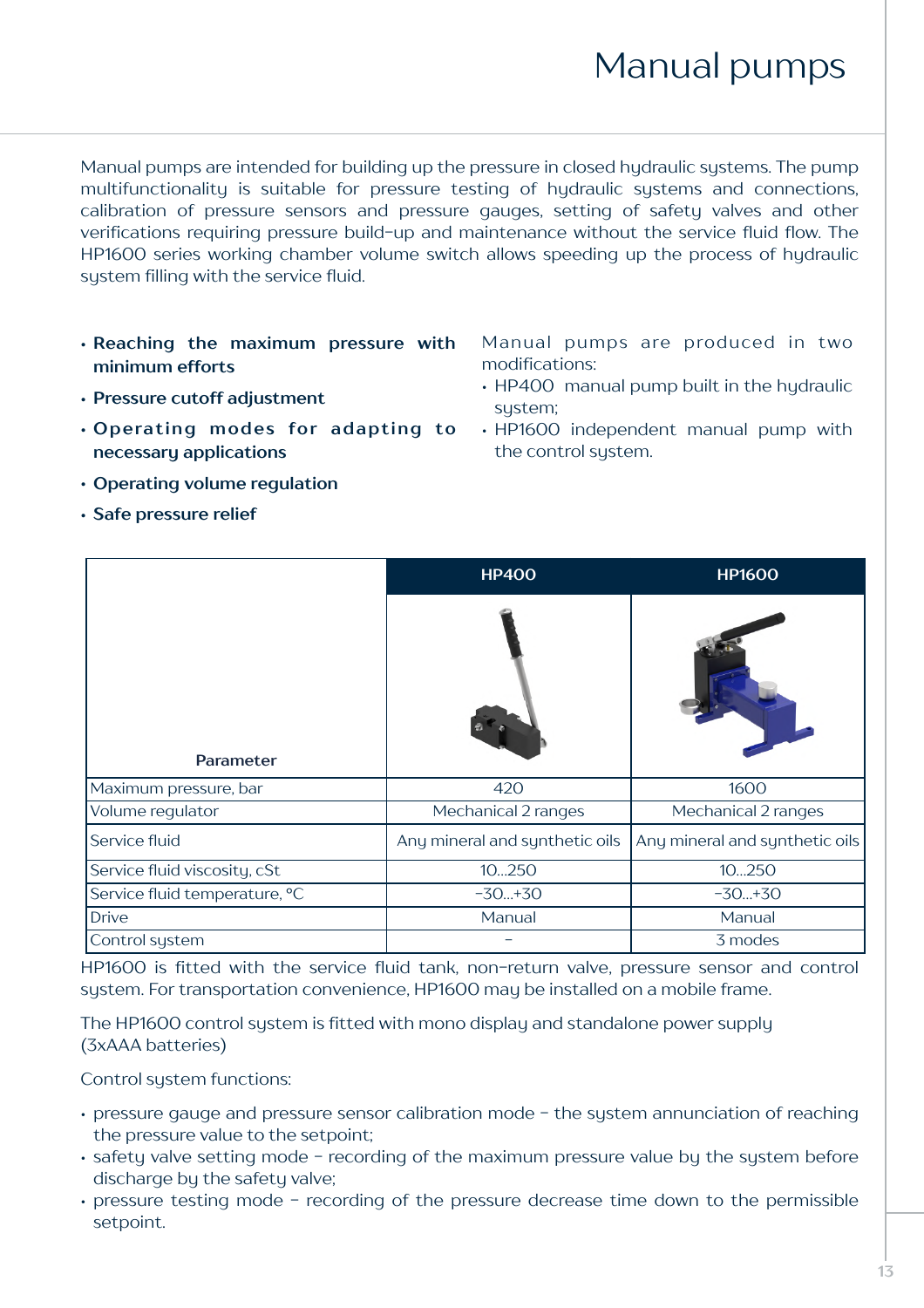### **Filters**

The laminated installation pattern of the filters allows using them in modular assemblies at a temperature of -60°C to +130°C.

- **• Reduced overall dimensions**
- **• Filter element contamination sensor**
- **• Application with aircraft service fluids**
- **• Restorable non-disposable filter element**



| Code                                                   | Filtration fineness, um            | Service fluid flow rate<br>$(\Delta P = 1.5$ bar) I/min |
|--------------------------------------------------------|------------------------------------|---------------------------------------------------------|
| F <sub>5</sub>                                         | 5                                  | 80                                                      |
| F <sub>10</sub>                                        | 10                                 | 350                                                     |
| <b>Optionally</b>                                      |                                    |                                                         |
| <b>PR</b><br>Contamination sensor with discrete output |                                    |                                                         |
| <b>PS</b>                                              | Pressure sensor with analog output |                                                         |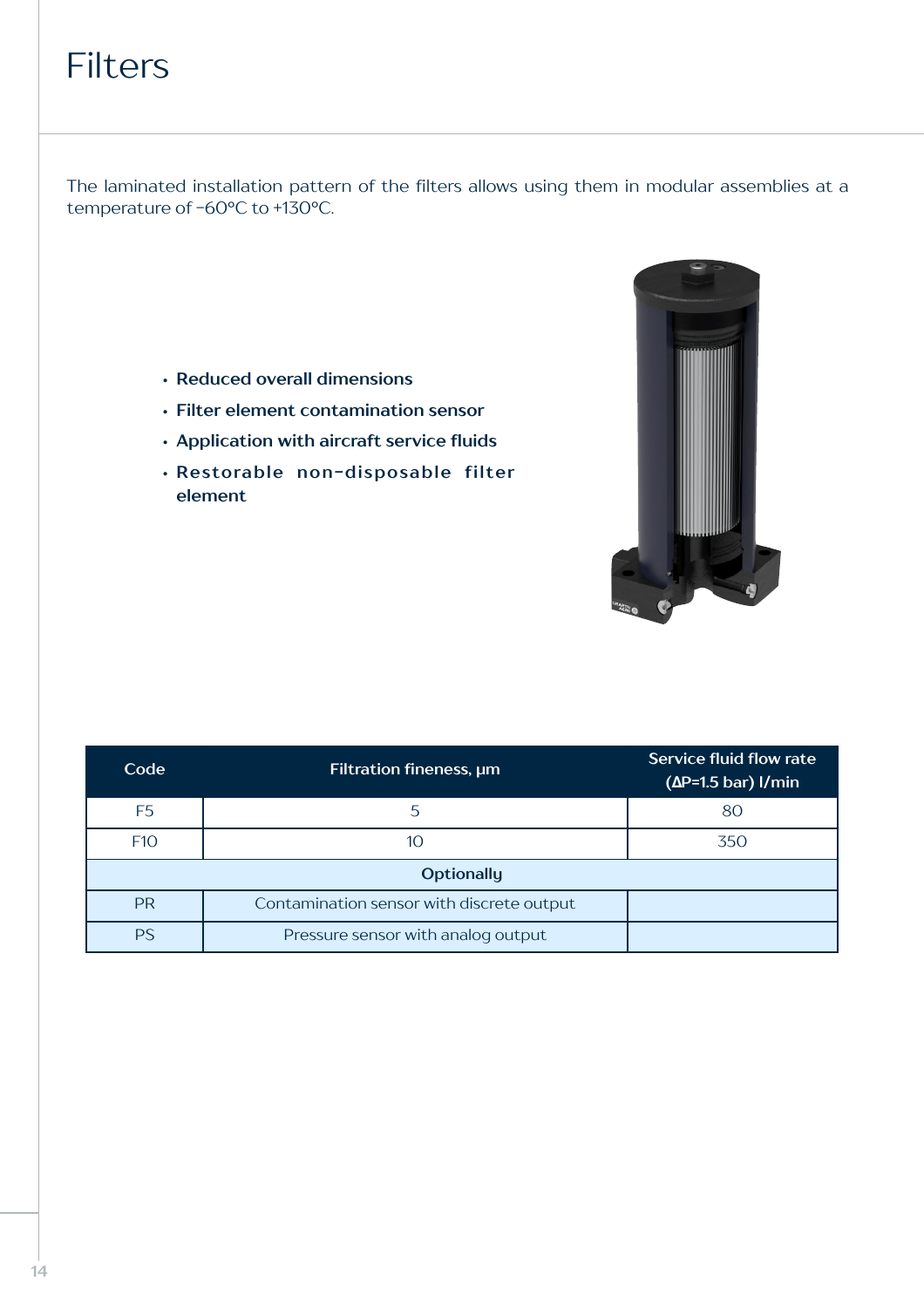### Heat Exchangers

### **Oil to Air Heat Exchanger**

- Compatibility with any service fluids
- Compact size



| <b>Parameter</b>                                   | Value                                                                 |
|----------------------------------------------------|-----------------------------------------------------------------------|
| Thermal capacity, kW                               | Up to $150$                                                           |
| Testing/Operating pressure, bar                    | 40/16                                                                 |
| Maximum operating temperature of service fluid, °C | 120                                                                   |
| Service fluid type                                 | Any mineral and synthetic oils, fuel, special<br>fluids, water, brine |
| Radiator material                                  | Aluminum / Stainless steel                                            |
| Fan drive                                          | Electric motor 400V AC, 12V DC, 24V DC;<br>hydraulic motor            |
| Ports                                              | 1/22"                                                                 |

| <b>Optionally:</b> |                               |
|--------------------|-------------------------------|
| CF.                | Fan speed control             |
| TC                 | Thermostat with PID regulator |
| PF                 | Radiator protection filter    |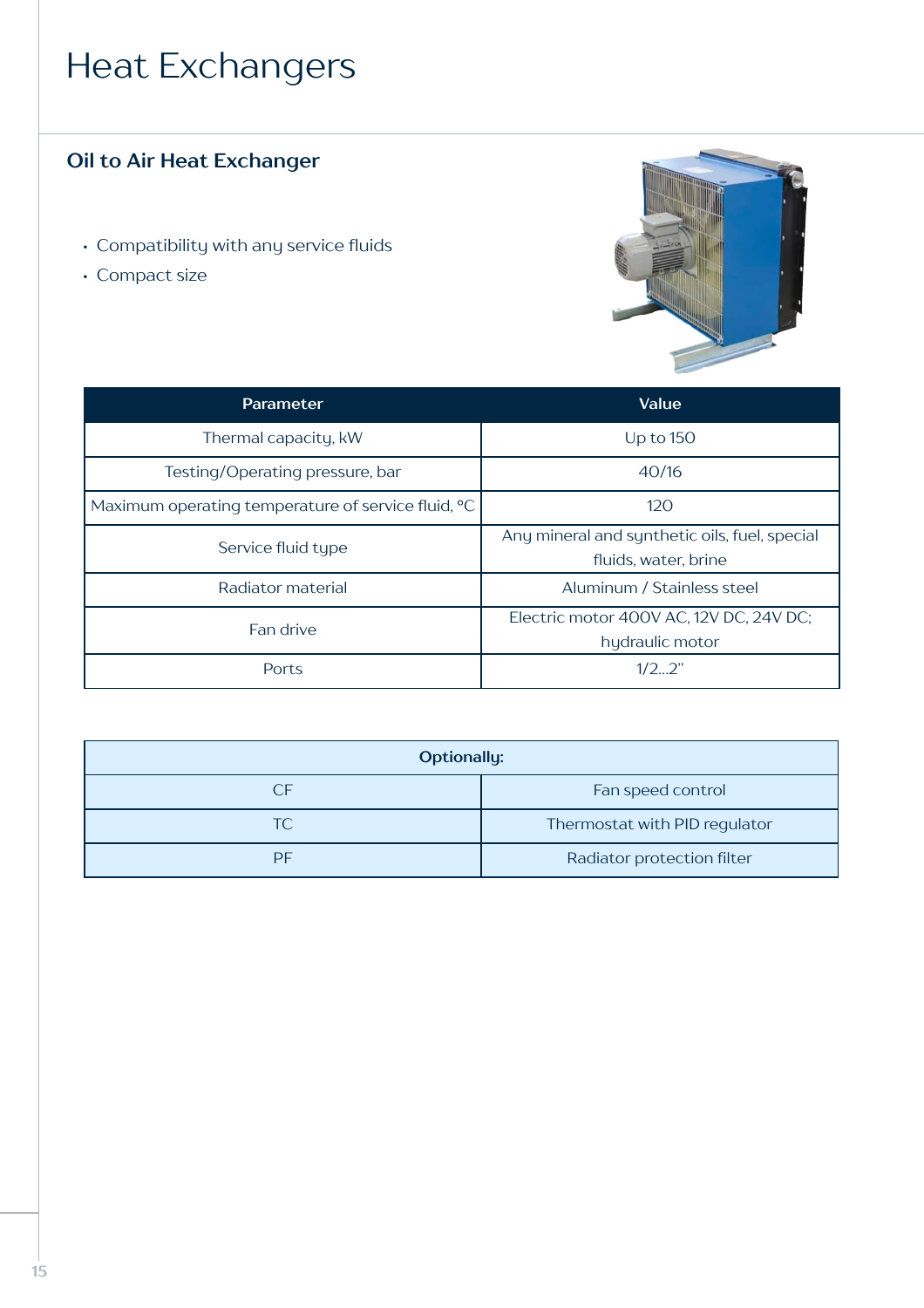#### **Hybrid Heat Exchangers**

Hybrid heat exchanger combines the advantages of shell-and-tube and plate exchangers. Due to its hybrid structure, a higher cooling area of the heat exchanger allows combining smaller size with better cooling capacity.



| Parameter                           | Value                                                                                     |
|-------------------------------------|-------------------------------------------------------------------------------------------|
| Thermal capacity, kW                | Up to 5000                                                                                |
| Pressure service fluid/coolant, bar | 35/16                                                                                     |
| Temperature range, °C               | 595                                                                                       |
| Service fluid type                  | Any mineral and synthetic oils, fuel, special fluids                                      |
| Coolant type                        | Water, brine, water with dissolved glycols                                                |
| Shell material                      | Steel / stainless steel / nickel plated steel                                             |
| Tube material                       | Copper-Nickel alloy (90/10) / Stainless steel/copper/<br>$+$ i $+$ $\sim$ $\sim$ i $\sim$ |
| Radiator material                   | Aluminum/titanium                                                                         |
| Ports                               | SAE/ISO/BSPP/NPT                                                                          |

| <b>Optionally:</b> |                                                  |
|--------------------|--------------------------------------------------|
| ิ∖∕                | Coolant feed control valve                       |
| ГV                 | Thermostat with PID regulator (CV valve control) |